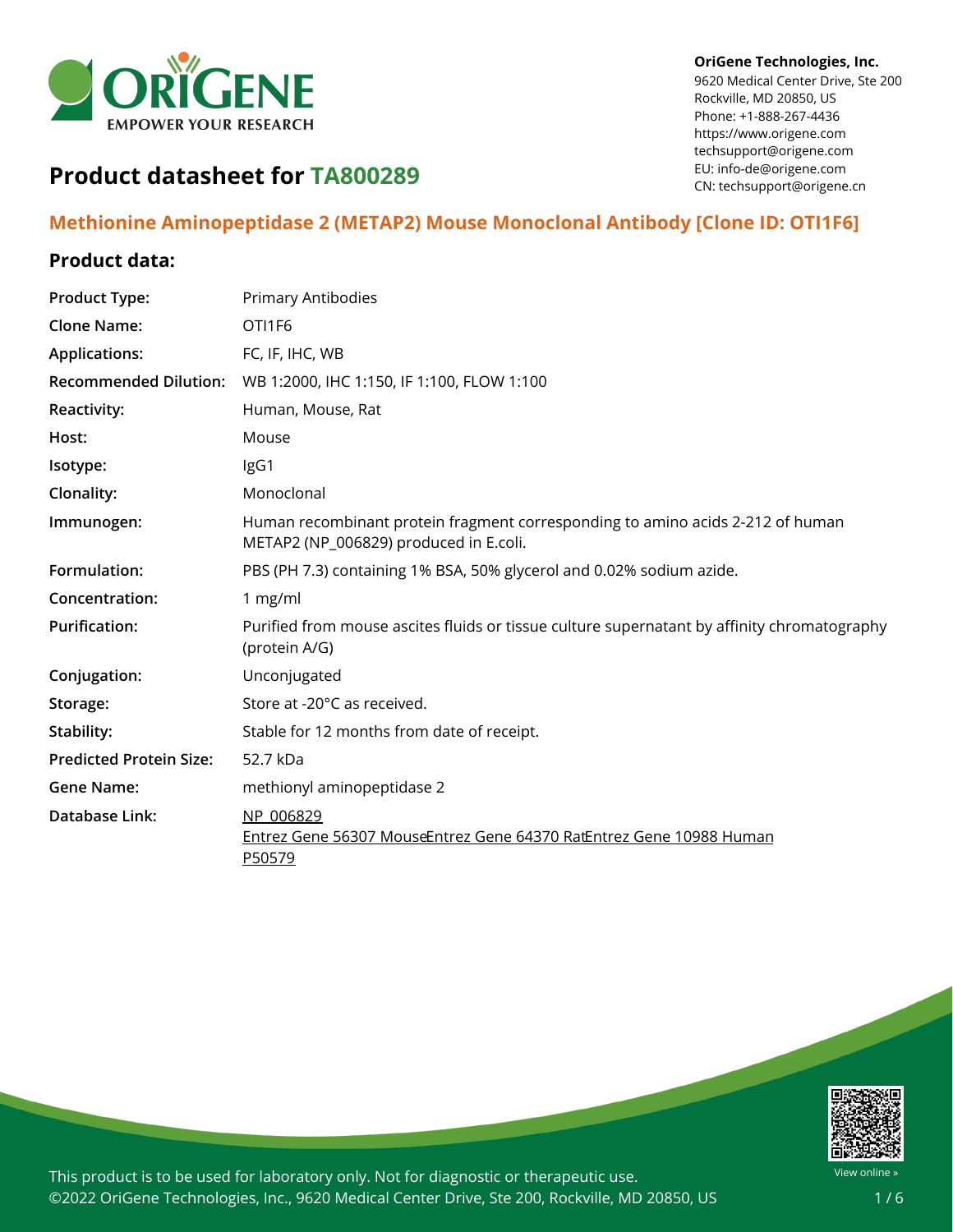| ORIGENE                  | Methionine Aminopeptidase 2 (METAP2) Mouse Monoclonal Antibody [Clone ID: OTI1F6] -<br>TA800289                                                                                                                                                                                                                                                                                                                                                                                                                                                                                                                                 |
|--------------------------|---------------------------------------------------------------------------------------------------------------------------------------------------------------------------------------------------------------------------------------------------------------------------------------------------------------------------------------------------------------------------------------------------------------------------------------------------------------------------------------------------------------------------------------------------------------------------------------------------------------------------------|
| Background:              | This gene is a member of the methionyl aminopeptidase family and encodes a protein that<br>binds 2 cobalt or manganese ions. This protein functions both by protecting the alpha<br>subunit of eukaryotic initiation factor 2 from inhibitory phosphorylation and by removing the<br>amino-terminal methionine residue from nascent protein. Increased expression of this gene<br>is associated with various forms of cancer and the anti-cancer drugs fumagillin and ovalicin<br>inhibit the protein by irreversibly binding to its active site. A pseudogene of this gene is<br>located on chromosome 2. [provided by RefSeq] |
| Synonyms:                | MAP2; MNPEP; p67elF2                                                                                                                                                                                                                                                                                                                                                                                                                                                                                                                                                                                                            |
| <b>Protein Families:</b> | Druggable Genome, Protease                                                                                                                                                                                                                                                                                                                                                                                                                                                                                                                                                                                                      |

## **Product images:**





HEK293T cells were transfected with the pCMV6-



Western blot analysis of extracts (10ug) from 6 different cell lines by using anti-METAP2 monoclonal antibody (1:200).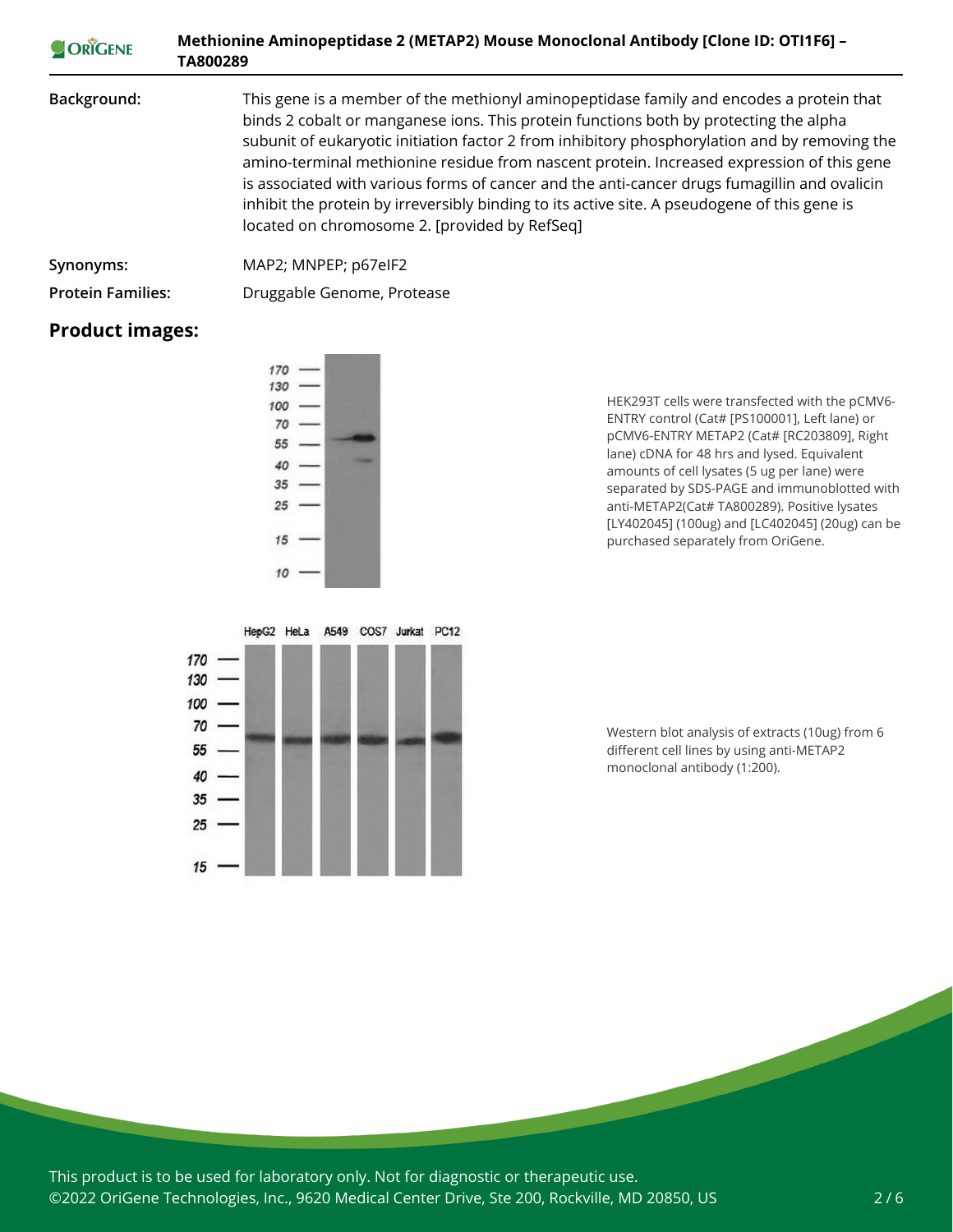

### **Methionine Aminopeptidase 2 (METAP2) Mouse Monoclonal Antibody [Clone ID: OTI1F6] – TA800289**



Immunohistochemical staining of paraffinembedded Human breast tissue within the normal limits using anti-METAP2 mouse monoclonal antibody. (Heat-induced epitope retrieval by 10mM citric buffer, pH6.0, 100°C for 10min, TA800289)

Immunohistochemical staining of paraffinembedded Adenocarcinoma of Human breast tissue using anti-METAP2 mouse monoclonal antibody. (Heat-induced epitope retrieval by 10mM citric buffer, pH6.0, 100°C for 10min, TA800289)

Immunohistochemical staining of paraffinembedded Adenocarcinoma of Human colon tissue using anti-METAP2 mouse monoclonal antibody. (Heat-induced epitope retrieval by 10mM citric buffer, pH6.0, 100°C for 10min, TA800289)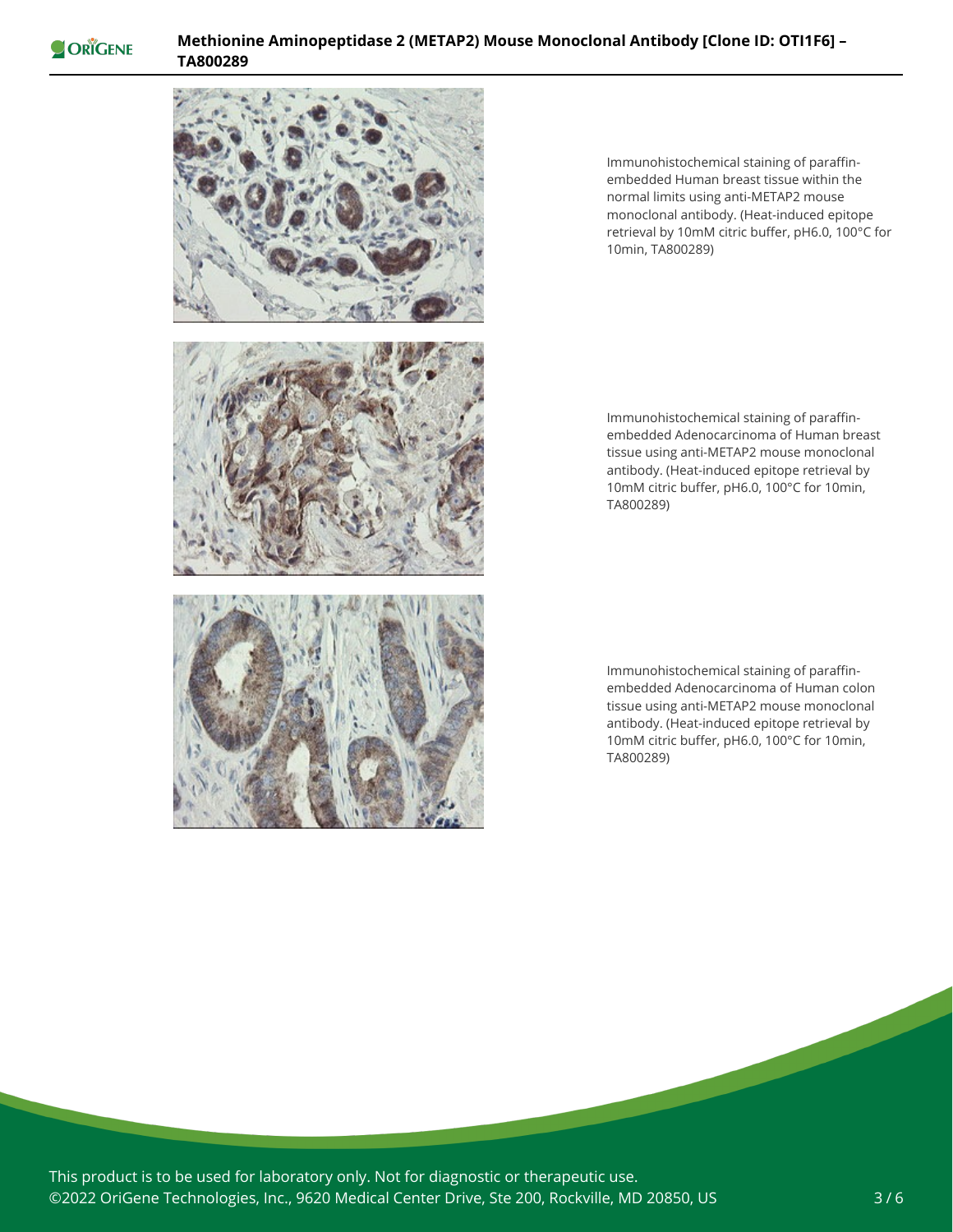

## **Methionine Aminopeptidase 2 (METAP2) Mouse Monoclonal Antibody [Clone ID: OTI1F6] – TA800289**



Immunohistochemical staining of paraffinembedded Human Kidney tissue within the normal limits using anti-METAP2 mouse monoclonal antibody. (Heat-induced epitope retrieval by 10mM citric buffer, pH6.0, 100°C for 10min, TA800289)

Immunohistochemical staining of paraffinembedded Adenocarcinoma of Human ovary tissue using anti-METAP2 mouse monoclonal antibody. (Heat-induced epitope retrieval by 10mM citric buffer, pH6.0, 100°C for 10min, TA800289)

Immunohistochemical staining of paraffinembedded Human pancreas tissue within the normal limits using anti-METAP2 mouse monoclonal antibody. (Heat-induced epitope retrieval by 10mM citric buffer, pH6.0, 100°C for 10min, TA800289)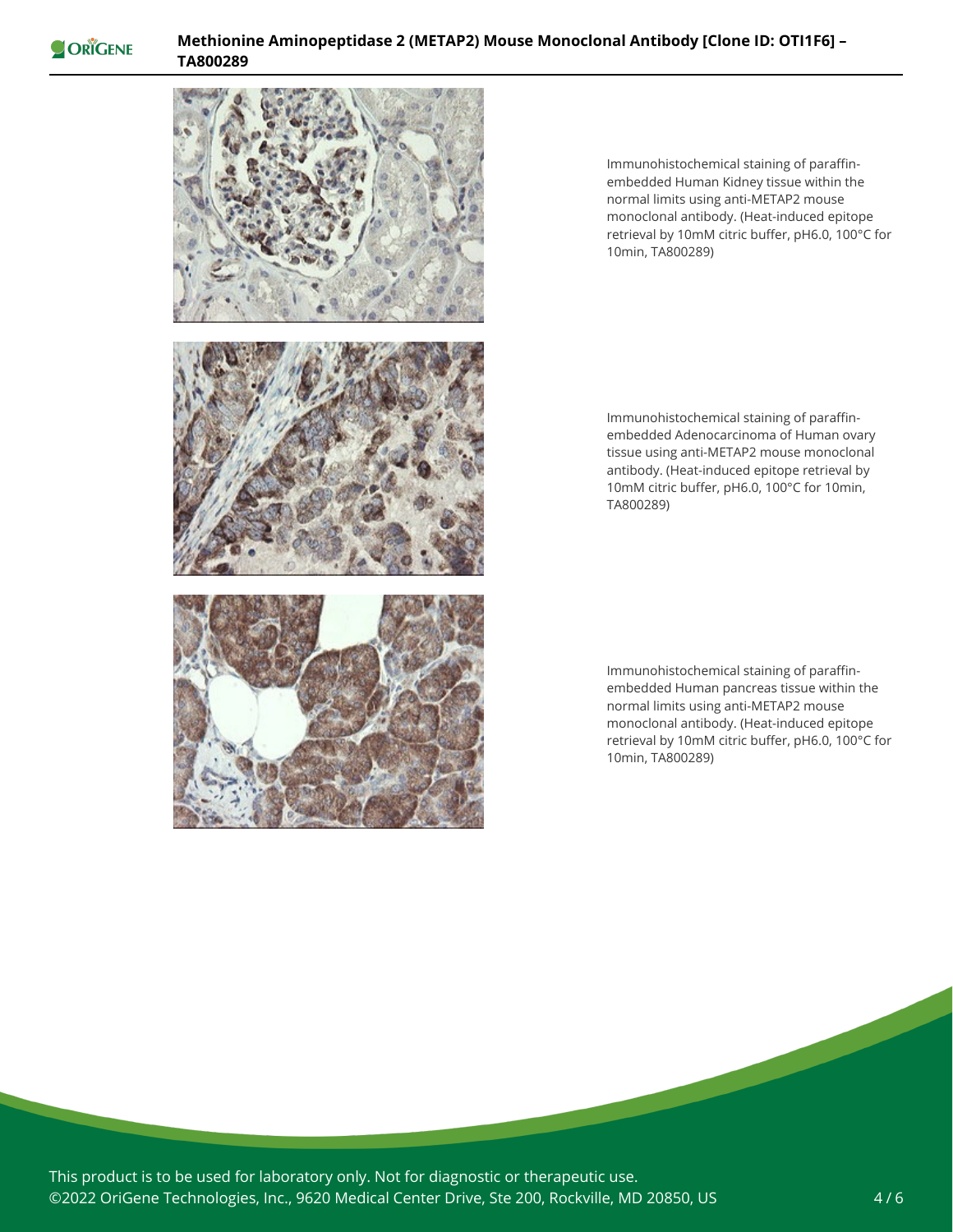

### **Methionine Aminopeptidase 2 (METAP2) Mouse Monoclonal Antibody [Clone ID: OTI1F6] – TA800289**



Immunohistochemical staining of paraffinembedded Carcinoma of Human thyroid tissue using anti-METAP2 mouse monoclonal antibody. (Heat-induced epitope retrieval by 10mM citric buffer, pH6.0, 100°C for 10min, TA800289)





Immunohistochemical staining of paraffinembedded Carcinoma of Human prostate tissue using anti-METAP2 mouse monoclonal antibody. (Heat-induced epitope retrieval by 10mM citric buffer, pH6.0, 100°C for 10min, TA800289)

Anti-METAP2 mouse monoclonal antibody (TA800289) immunofluorescent staining of COS7 cells transiently transfected by pCMV6-ENTRY METAP2 ([RC203809]).